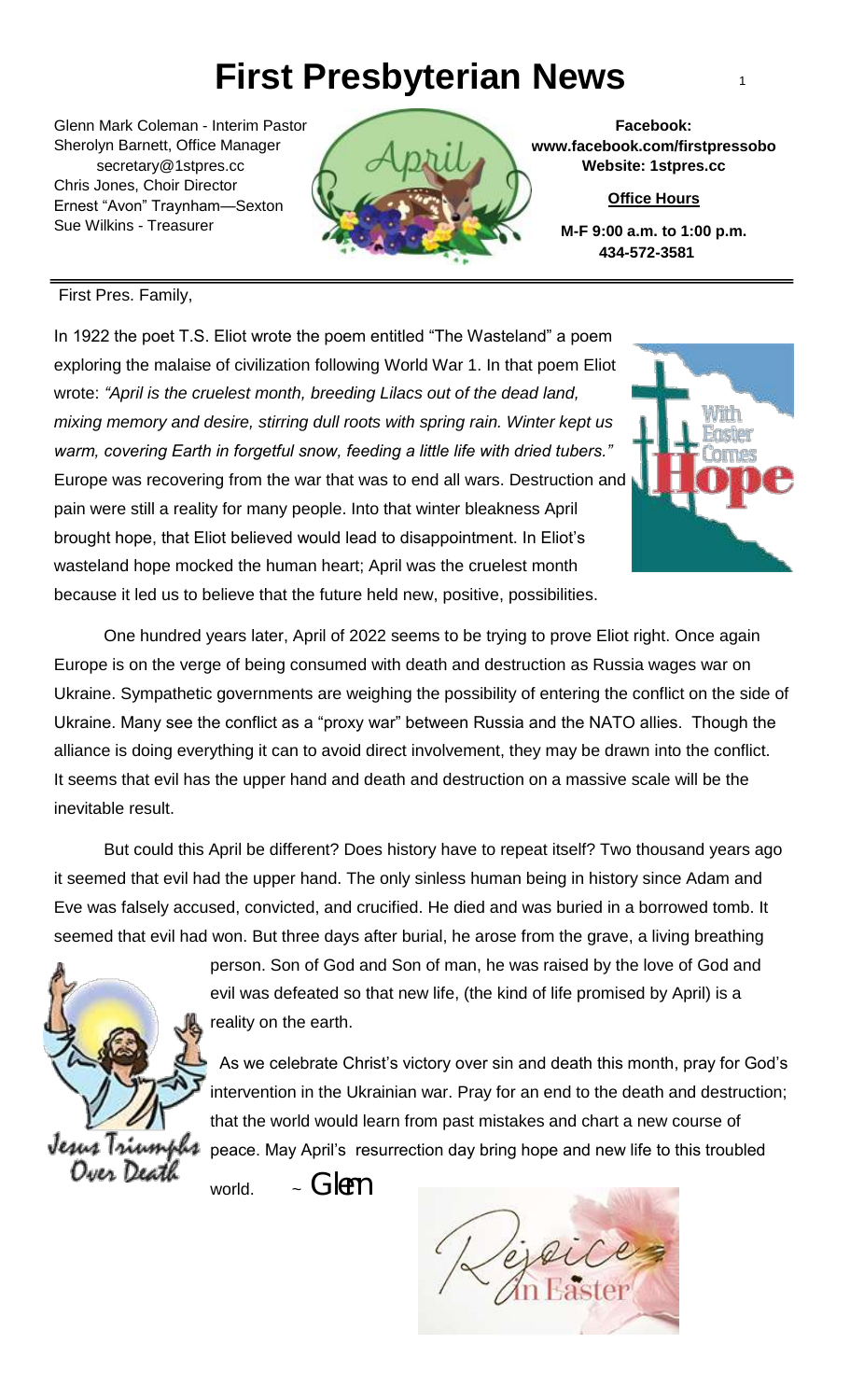

 $\overline{2}$ **Ladies' Circle** – Our next meeting for the Ladies' Circle will be Tuesday, April 5 at 10:30 am - in the Philathea Room, Kim Albert will be our guest speaker. All women are invited to attend.

**Palm Sunday Processional** - our annual processional will take place again this year. We will be joining First Baptist, Main Street Methodist, St. Paschal Catholic at 10:00 am at the new renovated medical center on Main St. Processional will begin at 10:10 conclude about 10:30; the Deacons will then provide donuts before service.





**Easter -** Easter events will include a Sunrise Service where we will join Main St. Methodist's in the Prayer Garden at 6:30am. They are providing a pancake and sausage breakfast afterward.

**Easter Service** at 11:00 am will include beautiful music by our choir, then everyone is invited to go outside to Flower the Cross. Our annual event is enjoyed by member and neighbor alike. Bring flowers and

greenery to help decorate and enjoy the opportunity to be outside and together flowering the cross.

**Manse Fund**- The Session has approved the collection of funds to help pay for the renovation and restoration of the Manse. There are monies that will not be paid by the insurance company, such as deductibles under our policy, and extra expenses incurred as a result of the fire, and it is these costs we are targeting with this fund. Once we know an estimate of costs, we will let you know the amount we will need, but funds can now be sent in and designated "Manse Fund" so we will be able to take care of these expenses. The Manse Fund will be a restricted fund only used for expenses caused by the fire and the restoration and maintenance of the Manse.





**Lenten Luncheons** - Lent is nearly over, but there are a few Lenten Lunches still to come.

We'd love to have more people come out and enjoy the remaining devotionals. We have had some wonderful devotionals, and all who have attended have been blessed. Here is a list of the last couple devotional schedules:

 April 6 - Pastor Dave Webb from South Boston Church of God April 13 - Rev. Glenn Coleman from First Presbyterian

Pack your lunch and plan to fellowship with us at noon and enjoy the spirit of the season as we receive a variety of devotionals from the community ministers.

**National Day of Prayer -** We are excited to again gather in prayer for our Nation and Virginia. Mark your calendars for Thursday May 5, come to the NDP celebration at HCHS Football Stadium. Event will begin at 6:30 pm. We are honored to have Jim "The Rookie" Morris as our guest speaker. His Cinderella story is a testimony to the power of dreams and their ability to inspire. His rise from school teacher to major league pitcher made history and a wonderful movie "The Rookie". Come join us in prayer.





**Prayer List** - Luanna Daniel Jordan, Tricia Burton's daughter, recovering from her hospital stay and surgery, still has a long way to go to fully heal. Barbara Hazelwood, Terri Hazelwood's mother-in-law, received news that lung cancer metastasized to bones. Tammy Bates, Terri Hazelwood's friend, passed away from severe lung infection. Maelyn Fraser Freshour's friend, Journey Porter lost her brother, Zachary, in a car accident. Laurie Edwards Morris had a heart cath, good results but more tests needed.

Carol Foster still dealing with back pain; Bob Duncan is awaiting a kidney transplant; Sarah Helen Greenbacker's sister Ann Harber had heart surgery. Brian Thor; our Mission Team, Ukraine.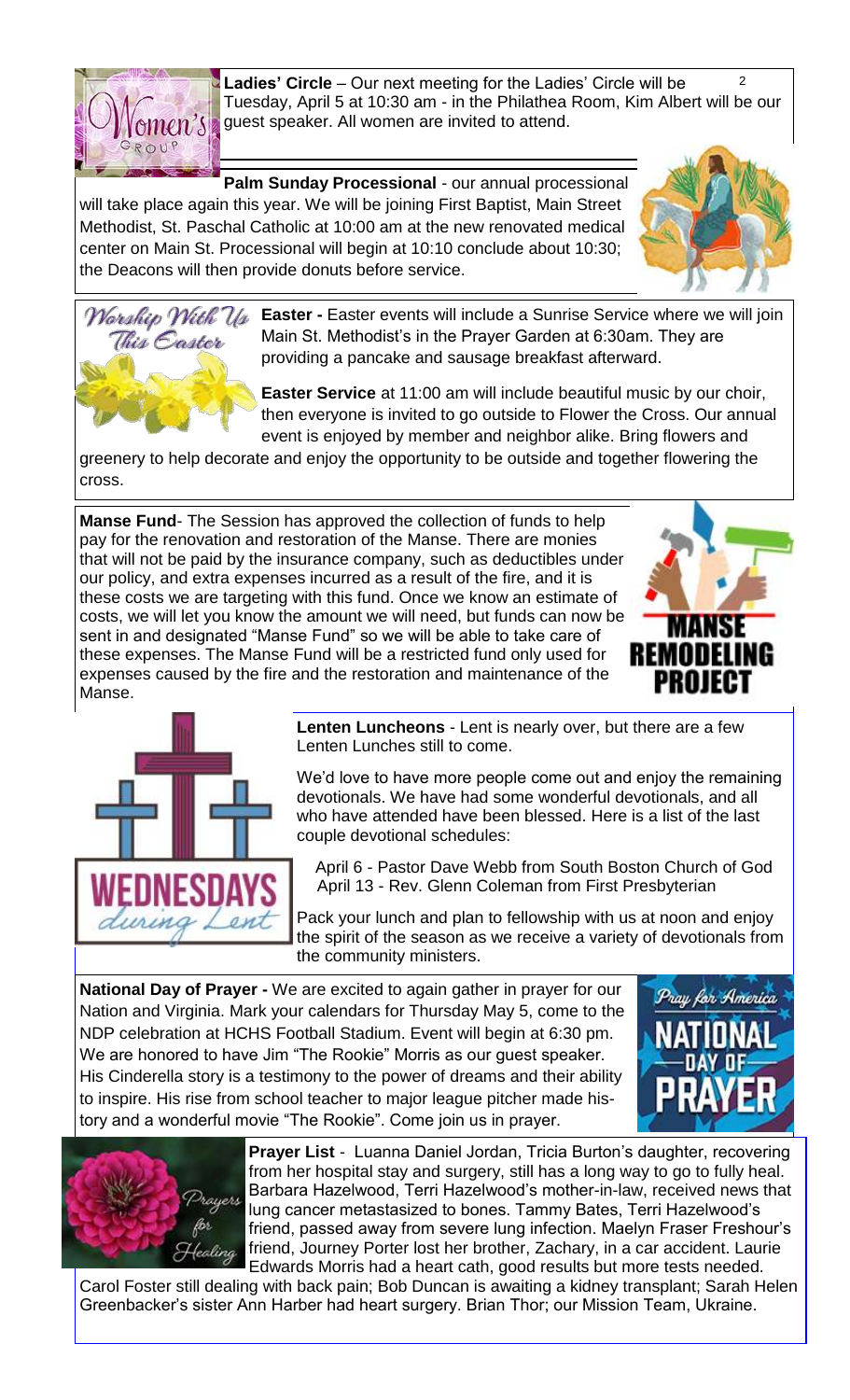

*April 3 - Fifth Sunday of Lent Sermon Title: "The Last Kindness" Scriptures: Isaiah 43:16-21; John 12:1-8*

*April 10 - Palm Sunday Sermon Title: "The Valley of the Shadow" Scriptures: Psalm 23; Luke 19:28-44*



*April 17 - Easter Sunday* **Sermon Title: "***His Victory is Our Victory" Scriptures: 1 Cor. 15:12-26; Luke 24:1-12*

*April 24 - Second Sunday of Easter Sermon Title: "Jesus With Us" Scriptures: Psalm 150; John 20:19-31*

*May 1 - Third Sunday of Easter Sermon Title: "Jesus on the Beach" Scriptures: Psalm 30; John 21:1-19*





**The PNC Update -** What is Lent? The word "Lent" comes from the Old English word "lengthen," which simply means "spring" — when the days lengthen and new life springs forth. It is a time in which we anticipate the victory of the light and life of Christ over the darkness of sin and death. It is my prayer that as you journey from Ash Wednesday to Easter, you would be reminded of the reality of our broken humanity, but as days grow brighter, you would experience with greater SEARCH COMMITTEE abundance the reality of God's redeeming grace.

It is easy to forget that this is also a time of preparation for the Jews. Passover is the holiest of times for the children if Israel. God gave Moses specific instructions for His people to follow on that solemn night when the angel of death visited Egypt.

*"Then they shall take some of the blood and put it on the two doorposts and the lintel of the houses in which they eat it. They shall eat the flesh that night, roasted on the fire; with unleavened bread and bitter herbs they shall eat it…" Exodus 12:7-8 (ESV)*

The account of the Passover with which Israel begins its exit out of Egypt and slavery is in many ways the central story of the Old Testament. It is meant to speak profoundly to God's people. On the one hand, it is a reminder that unless God intervenes and covers us, we are in the same condition as everyone else: part of a rebel creation that stands under God's judgment and condemnation. That is always part of our identity as human beings and without it we cannot walk in humility either before God or others.

On the other hand, it is a reminder that the primary thing God wants from us is trust. He wants us to trust that he is merciful and that he cares for us. He wants us to trust that he desires to save and not condemn us. That is why he became incarnate in the person of Jesus. And he wants our lives to issue in the acts of obedience that manifest our trust in him – whether that is putting blood on our doorposts and eating the Passover meal as was the case for the Israelites or remembering Jesus' death which saved us when we celebrate the Lord's Supper and then living lives of forgiveness and generosity. Is your life being characterized by this kind of humility and trust?

Your PNC continues to search for our next pastor. Please keep us in your prayers.

Grace and peace,



*Don Cherry.* PNC Chairman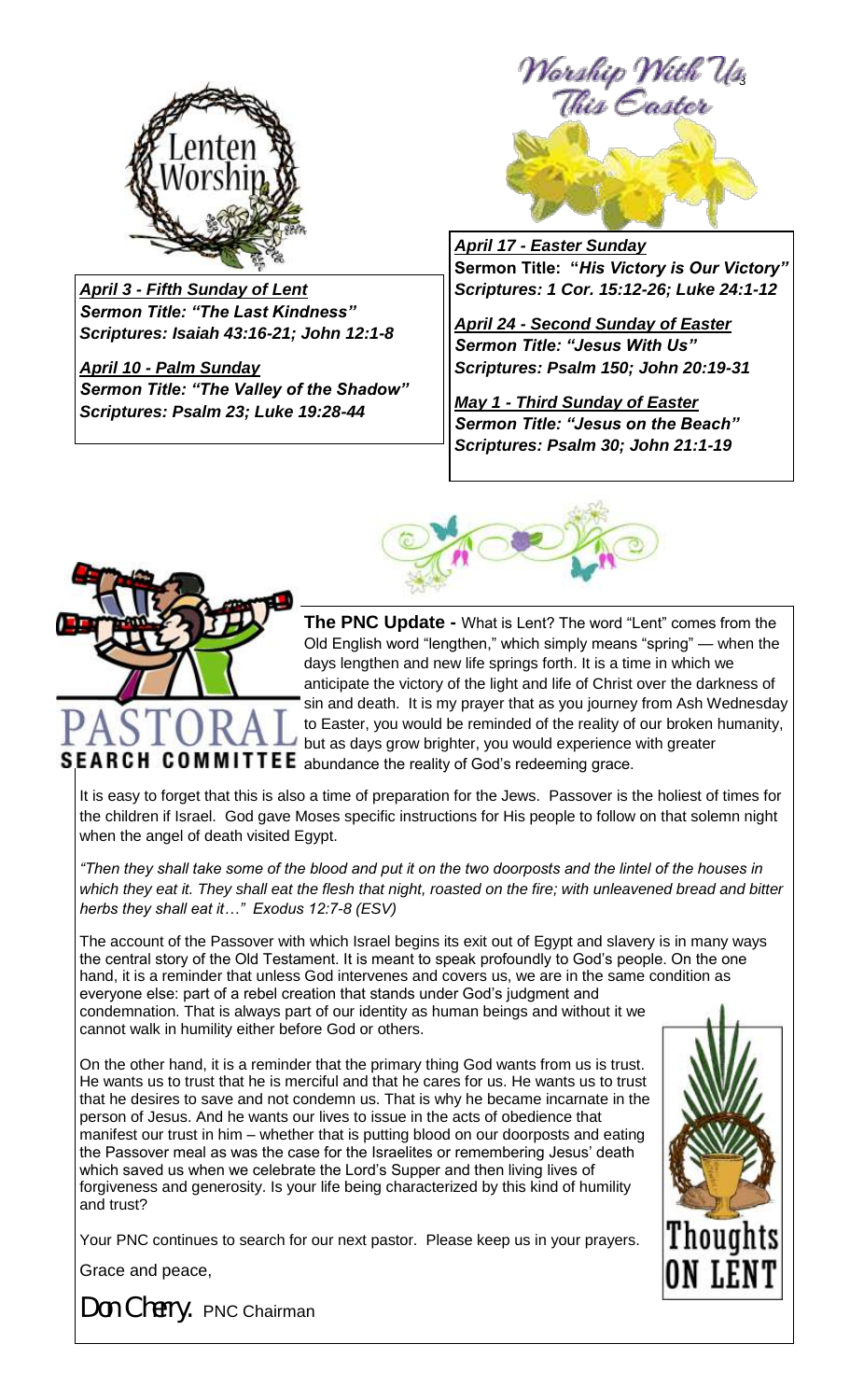## For Love and Irony  $4\overline{4}$



As we approach Easter, I have been thinking about God's love for us.

In Hebrews 12:6 we read "For whom the Lord loveth he chasteneth." Knowing this information should help us to look carefully and to the Lord in all our trials.

One of the most bitter forms of chastening may be through irony. It can challenge our faith and patience. I looked up the meaning of irony and found "An event that seems deliberately contrary to what one expects." We can often feel and think "Why me?" or "Why would God allow such an event?" If we are not careful, irony can lead us to disappointment and bitterness. Sometimes life events seem so certain to be heading one direction, when suddenly they head in a totally different one; causing us to wonder "what happened?" Irony often involves unexpected and undeserved suffering. We can feel we deserve better but received worse.

Examples of irony – Dr's who have saved many patients, only to have a loved one die. An employee working hard, and all seems to line up for a promotion, but it is given to someone else. Someone working all their life to prepare for retirement, and once retirement comes, they suddenly pass on to the next life. During these times we can be disappointed and bitter. We

have a great exemplar to turn to. No one has been more subject to irony than Christ Himself. He created the entire world, has promised that He is preparing a mansion for us, and yet, here on earth He had "no place to lay his head." "There was no room in the inn" and He lived in humble circumstances. He who loves all, was hated among men. His own people turned from Him. Then at the end, meek and lowly Jesus partook of the most bitter cup, without becoming bitter.



His life is meant to be an example for us. His life was paved with dramatic irony which assaulted His very divinity almost constantly. He paved the path for our journey here. He, who gave the commandment to keep the Sabbath Day, was accused of violating the holy day as he healed. I know I have thought to myself "No good deed goes unpunished." That statement is an example of irony. How often have we done something with the intent to help, just to have it turn and bite us? But those times should not keep us from doing good. In the very



act of saving the world all He heard was cries to release and rescue Barabbas. Though Christ was lifted up on a cross by man, He will lift us and help us through our difficult times. As we come to be more like Christ, He will help us to be more loving and patient. Prophets all through scripture told of His life, and how He would suffer all pains, afflictions, and temptations, … that His bowels th whill will might be filled with mercy" for each of us. What love! Can we remain true even in times of false justice and accusations? As Easter approaches, I pray for better understanding and appreciation of His sacrifice for me! ~ *Sherolyn* 

Why Good Friday is Good -To participate in the sacrificial life and death of Jesus Christ is to live already in his kingdom.



This is the essence of the Christian message, the heart of the Good News, and it is why the cross has become the chief Christian symbol.

A cross of all things — a guillotine, a gallows — but the cross at the same time as the crossroads of eternity and time, as the place where such a mighty heart was broken that the healing power of God himself could flow through it into a sick and broken world. It was for this reason that of all the possible words they could have used to describe the day of his death, the word they settled on was "good." *Good* Friday. ~ Frederick Buechner - NewsletterNewsletter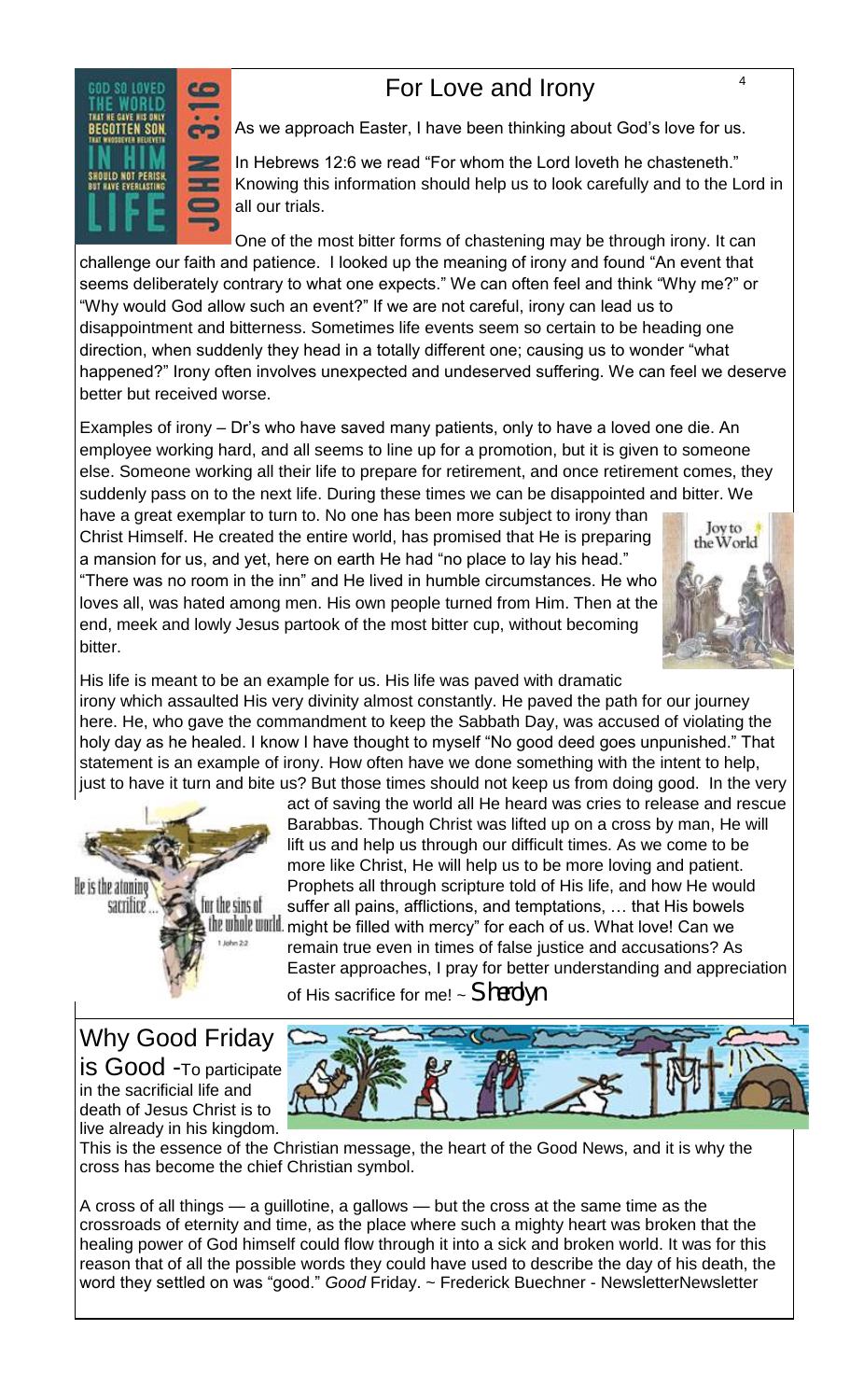

| Sun                                                                                                                                         | Mon                                                                                   | Tue                                   | Wed                                                        | Thu                | Fri                     | Sat     |
|---------------------------------------------------------------------------------------------------------------------------------------------|---------------------------------------------------------------------------------------|---------------------------------------|------------------------------------------------------------|--------------------|-------------------------|---------|
| 27                                                                                                                                          | 28                                                                                    | 29                                    | 30                                                         | 31                 | April 1                 | April 2 |
| 10:00 - Sunday<br><b>School</b><br>11:00 am-Worship                                                                                         |                                                                                       |                                       | 12:00 PM Lenten<br>Luncheon<br>6:00 pm NA<br>6:00 pm-Choir | 8:00 pm - AA       | 12:00 PM AA             |         |
| $\mathbf{3}$                                                                                                                                | $\overline{4}$                                                                        | 5                                     | 6                                                          | $\overline{7}$     | $\blacksquare$<br>8     | 9       |
| 10:00 - Sunday<br><b>School</b><br>11:00 am-Worship                                                                                         |                                                                                       | 10:30 am -<br><b>Ladies' Circle</b>   | 12:00 PM Lenten<br>Luncheon<br>6:00 pm NA<br>6:00 pm-Choir | 8:00 pm - AA       | 12:00 PM AA             |         |
| Palm Sunday<br>10                                                                                                                           | 11                                                                                    | 12                                    | 13<br>12:00 PM Lenten<br>Luncheon<br>6:00 pm-Choir         | 14<br>8:00 pm - AA | 15<br>12:00 PM AA       | 16      |
| 10:10 Processional<br>11:00 am Worship                                                                                                      |                                                                                       |                                       |                                                            |                    |                         |         |
| 17 - 5 Cents a Meal<br>collection<br>6:30 am Sunrise<br><b>Service</b><br>10:00 - Sunday<br>School<br>pi<br>am—Worshipan<br><i> HIVY</i> am | 18<br>CH OFFICE .<br>CHURCH <sub>I</sub><br>WILL BE<br>CLOSED<br><b>CHURCH OFFICE</b> | 19<br>6:00pm Deacons<br>7:00pm Elders | 20<br>12:00 Noon AA<br>6:00 pm NA<br>6:00 pm-Choir         | 21<br>$8:00 - AA$  | 22<br><b>Newsletter</b> | 23      |
| 10:00 - Sunday<br><b>School</b><br>11:00 am-Worship                                                                                         | 25                                                                                    | 26                                    | 27<br>12:00 Noon AA<br>6:00 pm NA<br>6:00 pm-Choir         | 28<br>8:00 pm - AA | 29<br>12:00 PM AA       | 30      |
|                                                                                                                                             |                                                                                       |                                       |                                                            |                    |                         |         |

HAB<br>Zvitki

If we don't have your birthday listed, please call the office and let us know.

# April Birthdays

- 2 Del Pool
- 5 Sunny Watkins
- 6 Kim Albert
- 7 Joseph Roberts
- 8 Patricia Seat
- 11 Carter Henderson
- 13 Mark Foster
- 16 Frances Harrell
- 16 Buck Wilkins\*
- 23 Jessica Lumsden Thompson
- 24 Jane Willis
- 25 Kaitlin (Marvin) Buchanan
- 29 Daniel Roller
- 30 Debbie Roller
- 30 Mark Thackston
- \* In Memory